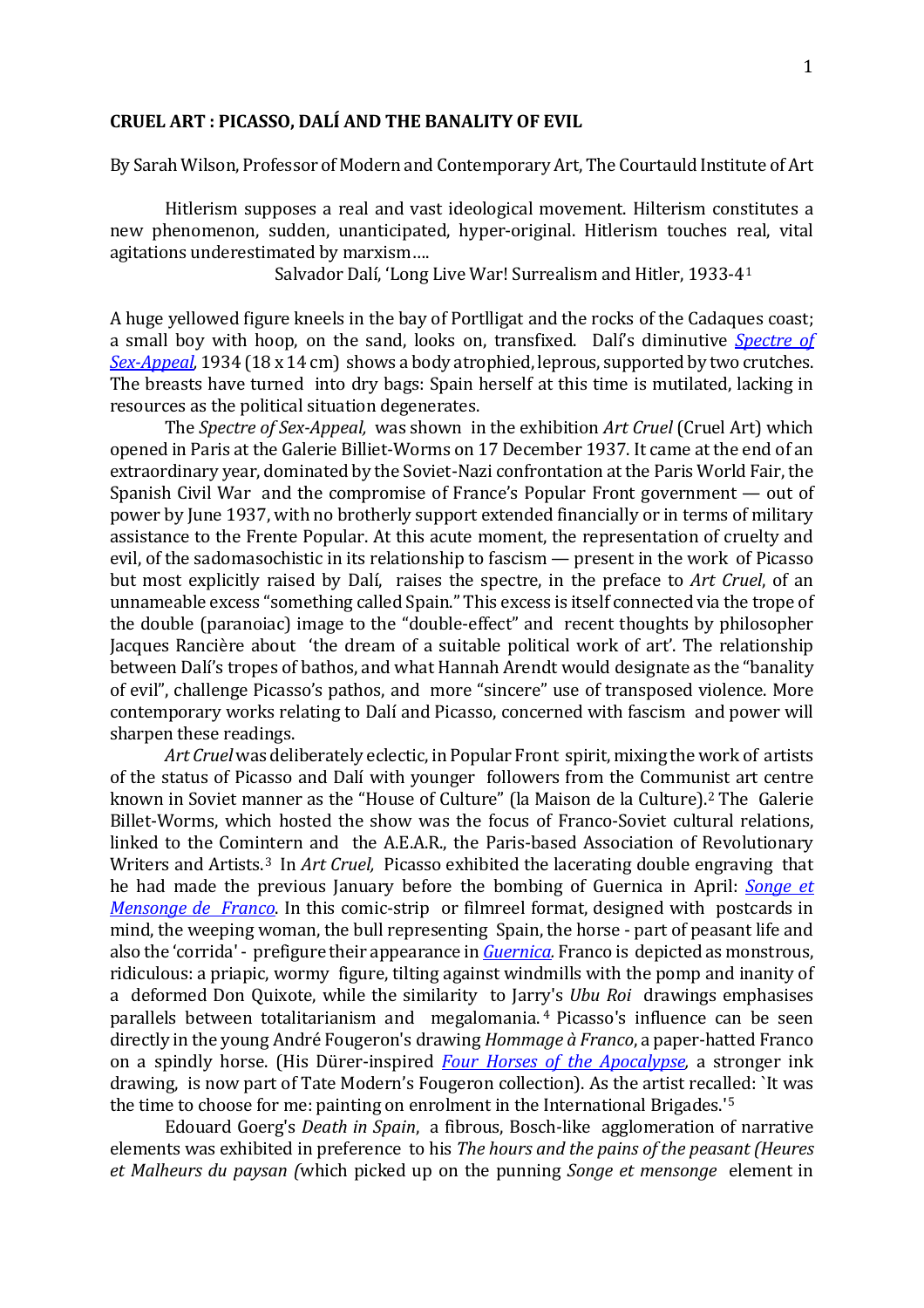Picasso's title.). <sup>6</sup> Joining Fougeron was Francis Gruber, with *The impatient victim,* Edmond Küss with *The [T](#page-7-5)errace* (similar in style to his *Spain,* 1937), Suzanne Roger with *The Empaled Victims*, Henri-Georges Adam with four etchings, André Auclair with four engravings. Georg Grosz and Franz Masereel bore witness to as precursors to this young socially-engaged graphic art. The "Forces Nouvelles" group were also represented by two paintings: Henri Heraut: *Heros* and Robert Humblot: *The Angel Makers.* Finally Erwin Blumenfeld's photocollage, *The Minotaur,* with its decapitated calf's head, shiny male torso and Caesar-like cloak — all intimations of fascism — added to the emigré German presence in the show. The half-Spanish writer and critic Jean Cassou (promoted to the now defunct Popular Front Cabinet of Jean Zay, Minister of Education and the Beaux-Arts) underlined the disturbing proximity between surrealism and fascism in his catalogue preface:

In the demonstrations of cruelty united here at the Galerie Billiet, one can distinguish two ways of reacting with horror to the contemporary world: two currents: one the German current coming from George Grosz and expressionism which unmasks the monstrous and automatic dimension of people and things with a sort of hideously romantic humour. This humour goes to the very heart of the spectacle, revealing its most intimate dynamic: the secret, sex, fatality (*le secret, le sexe, la fatalité).* The other style which appears here forms at the point where certain aspirations, concealed by the name of surrealism or by other names, have encountered something called Spain, at the very moment when this fantomatic name became the most screaming and bloody reality of the universe, placed — with a tragic gestu[re](#page-7-6) and the most prodigious of evidence — on the very knife-edge separating life and death. 7

Dalí's fascination with the paranoiac nature of totalitarianism as megalomania had originated in the early 1930s. The huge, Salon-size painting *[The Engima of William Tell](http://www.salvador-dali.org/cataleg_raonat/fitxa_obra.php?obra=133&inici=1931&fi=1934)*, 1933, had dared to depict the father-figure as Lenin with a three-metre long flaccid buttock supported on a crutch. It played a role in his trial and first [e](#page-8-0)xclusion from the Surrealist group in February 1934. (Dalí denied any attack on Lenin). <sup>8</sup> Despite the unease that Dalí caused the Surrealist group by 1936 – in the very midst of their "Communist" tergiversation — the State (Zay's ministry with Cassou's influential advice) had purchased Dalí's equally irreverent *[Apparition with Six Heads of Lenin on a Piano](http://www.salvador-dali.org/cataleg_raonat/fitxa_obra.php?obra=266&inici=1931&fi=1934)* in 1936. In no way, then, could Dalí have officially been considered "a fascist" at this time; the humourous Lenin critique must also have been acceptable….The review *Inquisitions* — and later scholarship — demonstrates the ambiguities of the era.<sup>[9](#page-8-1)</sup>

 *The Spectre of Sex Appeal* dates back to the beginning of this scandal, its crutch metaphors obviously related to the Lenin image.[10](#page-8-2) Dalí indeed cautioned Breton against involvement with Georges Bataille's "Contre-Attaque" group.[11](#page-8-3) Yet André Masson's *Carlist,* a parody of the supporters of the Royalist Bourbon dynasty, with its crutch, swastika and recognisable beret was evidently an attack on Dalí. It did not feature in *Art Cruel* but was displaced by four viciously anticlerical works of the same series, with titles like *The New Host* (a bullet instead of communion wafer); *A Satisfied Curate*, or *Corpse Connoisseurs.* Animal heads derived from Goya['s](#page-8-4) *Caprichos* and *Desastres de la Guerra* ratifed Masson's new role as political caricaturist. <sup>12</sup> These works were reproduced in *Cahiers d'Art*, 1937, in the same issue as *Songe et Mensonge de Franco*. [13](#page-8-5) Masson's collaboration with Bataille on the review *Acéphale* puts these Spanish drawings into a context where the sadistic concerns of surrealism were deliberately juxtaposed with investigations into psychology of fascism (see Bataille's study of the psychological structure of fascism in 1933, juxtaposing the "infantile dementia" of German nationalism with the "senile dementia" of French nationalism). [14](#page-8-6) *Acéphale* was disturbingly preoccupied with brute force, erotic pain, the desire for annihilation and absorption into a greater whole - precisely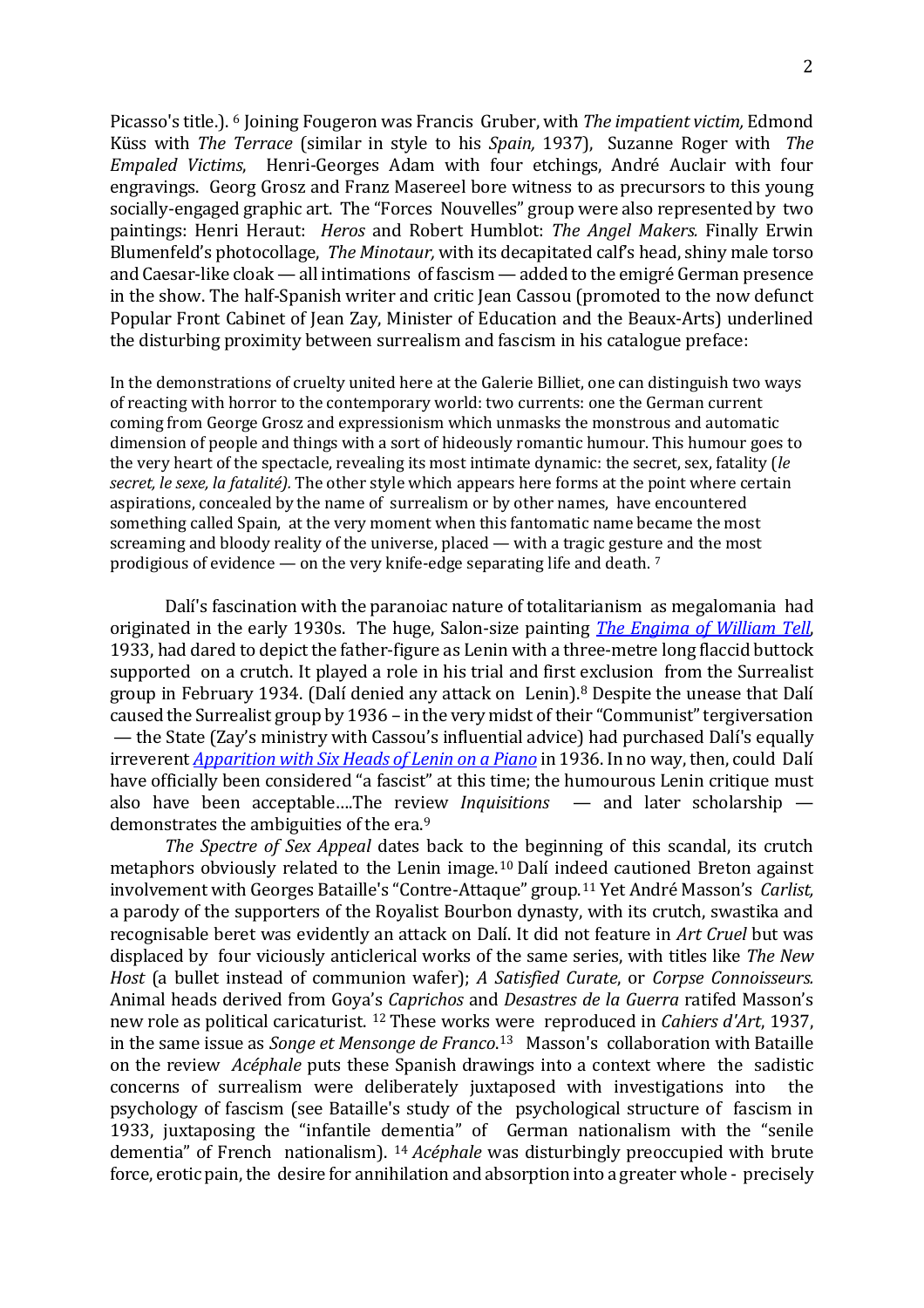mirrored within fascism itself, where Hitler could be imagined – see Blumenfeld's *Minotaure* — as a brainless, monster-leader.<sup>[15](#page-8-7)</sup> <sup>[16](#page-8-8)</sup>

Blumenfeld's earlier photomontage of Hitler morphing into a skull (1933) may be compared with Dalí's *[Visage of War,](http://www.salvador-dali.org/cataleg_raonat/fitxa_obra.php?obra=499&inici=1940&fi=1946)* 1940, with its *mis-en-abyme* of screaming skulls in decaying eye-sockets: a fulfilment of the prediction of the Spanish Civil war itself — and what Jean Cassou in his *Art Cruel* preface had called "something called Spain". The word "Spain" functions here as a metonymy; a word standing for an unnameable excess. The excess that could not be envisaged in 1937 was released into a global arena by the time Dalí painted the *Visage of War* in California: the ultimate excesses of the Holocaust were still unimaginable.

Here I would like to quote Jacques Rancière, whose analysis of this excess of meaning employs the words "dream" and "double-effect", which take us back to Dalí:

The dream of a suitable political work of art is in fact the dream of disrupting the relationship between the visible, the sayable and the thinkable …It is the dream of an art that would transmit meanings in the form of a rupture with the very logic of meaningful situations…. Suitable political art would ensure, at one and the same time, the production of a double effect: the readability of a political signification and a sensible or perceptual shock caused, conversely, by the uncanny, by that which resists signification. In fact this ideal effect is always the object of a negotiation between opposites, between the readability of a message that threatens to destroy the sensible form of ar[t a](#page-8-9)nd the radical uncanniness that threatens to destroy all political meaning….17

A curiously dialectical relationship exists between the monstrous and the uncanny, spectral aspects of *Art Cruel*: the monstrous and "Minotaur" images sexualise and personalise political *rapports de force:* yet animal behaviour is a law of nature. The only response is passivity, or the transformation of attack into spectacle. François Moulignat's pioneering doctorate on the Spanish C[ivi](#page-8-10)l War referred to Jacques Derrida's linking of monstrosity to the unenviseagable future. <sup>18</sup> The future « cannot be anticipated except in the form of absolute danger. It is what breaks absolutely with what constitutes normality, and can only begin to form, to present itself under the aspect of monstrosity. »[19](#page-8-11) But he adds the sadomasochistic touch: "Thus Cruel Artis also the exposition of cruelty in action. Each work is also a fantasmatic *mise-en-scène* of the relationship between oppressor and victim lived as a relationship of pleasure."[20](#page-9-0) As future war victims or survivors, the artists themselves, Dalí and Picasso included, were complicit with this pleasure….

I'd like to return to the paranoiac question and reflect once more upon the complexities of the double image. Evidently I am acquainted with the [lit](#page-9-1)erature on optical illusions, on Dalí's relationship with Lacan and anamorphosis. <sup>21</sup> For example, Dalí inscribes an anamorphic skull along length of a baguette-cum- penis-like protuberance in *[The Meditation on the Harp](http://www.salvador-dali.org/cataleg_raonat/fitxa_obra.php?text=meditation&obra=305)*, 1933-34. To go back, for example, to Dutch sixteenth-century allegorical painting – Josse de Momper's *Winter* — the entirely traditional metamorphic landscape posits a war between nature, wildness, animal instincts and 'culture'. [22](#page-9-2) To look now at Dalí's early ink-blot portrait of Garcia Lorca, 1924*,* it posits not only the creation but possible dissolution of the image back into that "nature", that materiality. To return, then, to Dalí's *[Great Paranoiac](http://www.salvador-dali.org/cataleg_raonat/fitxa_obra.php?obra=435&inici=1935&fi=1939)*, the head fused with the Spanish landscape *—*in all its melancholy, its contemplative witnessing of destruction, a kind of *jouissance devant la mort* (to quote Bataille in *Acéphale*) – and despite the evocation of Leonardo's battle scenes or love of stains on walls (more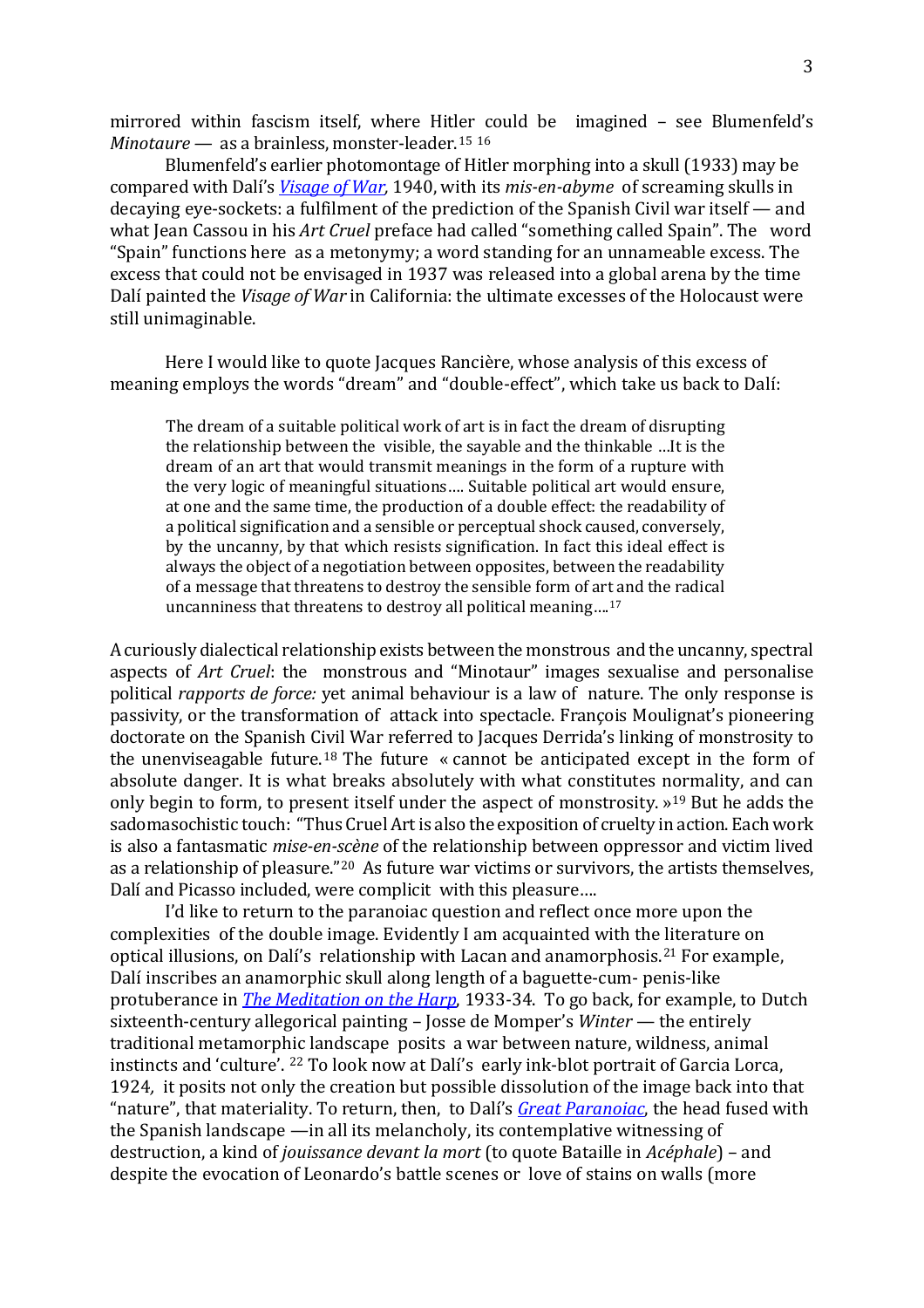explicit in *Spain,* 1938) , I have always experienced a lack in the "optical illusion (plus Lacan) equals paranoia" explication. I must here salute the collaborators in Jean-Hubert Martin's show *Une image peut cache une autre…* where the origins of double and composite image are traced back not only through the European Renaissance and Islamic civilisations. [23](#page-9-3) Here, Thierry Dufrêne posits the relation (beyond Leonardo) between the *Great Paranoiac* and Albrecht Dürer's *[St Jerôme in His Study](http://www.britishmuseum.org/explore/highlights/highlight_objects/pd/a/albrecht_d%C3%BCrer,_st_jerome.aspx)* 1521, the face covered with with "micro-figures"; while Michel Weemans, seeing faces in the rocks behind Durer's *St Jerome in Penitence,* 1496, recalls the saint's letter to Eustochium: the *imitatio Christi* is a practice founded upon a rejection of the earthly world subject to demoniacal illusions: two axes cross: the saint worships the crucifix (drawing a horizontal axis across the print); we gaze, along with the artist at another cross (on a perpendicular axis to the saint) straight ahead into the background; within our fallen world.

The idea of a holy palimpsest behind the *Great Paranoiac,* dialectically suggesting an unholy world – including all the tropes of sexual temptation – sets up a psychomachia between the sacred and profane, emphasized by other more orgiastic engravings, which explicitly introduce notion of the *profanation* of the crucifix and blasphemy (for example a drawing where a naked woman masturbates Christ on a prone crucifix).<sup>[24](#page-9-4)</sup> To speak of "the horrors of war" (with the exception of the mention of Gaudi's body dragged through the streets during our conference) is to use metonymy or a "something called Spain" as a way of *not* recognizing the pillage of churches, the rape of nuns, the desire to desecrate conjoined with the desire to sexually defile – a male war-panic, frightening, intense, linked with sin, shame and disgust that was played out in everyday scenes of atrocity in Spain ….. where personal "limit-experiences" encounter the banality of evil. (The embarrassment of pro-Republicans as regards the violent destruction of cultural heritage was addressed by the "Liberty in Spain" number of the A.E.A.R Paris branch's in-house periodical). [25](#page-9-5)

Reverting to the history of the double image: as well as the nature/ culture dichotomy of Joss de Momper's (or Arcimboldo's) *Seasons* paintings, there is the long satirical tradition of what I shall call the "dickhead", evidently the male obsessed with sex (long before Freud); a complement to the prehistoric Venus and her avatars. Born with popular and primitive cultures, the idea enters the realm of high art for example in Renaissance maiolica: Francesca di Urbini's, *[Testa di Cazzi,](http://www.wga.hu/html_m/u/urbini/testa.html)* 1536, inscribed *Ogni homo mi guarde come fosse una testa di cazzi*: 'Everyman looks at me as if I were a head of dicks' [26](#page-9-6) Or take the portrait medallion, bearded and august, of Pietro Bacci, known as Arentino, the father of modern pornography: there is a 'dick-head' complementary portrait on the other side (a new meaning to 'heads and tails'...)<sup>27</sup>. These depictions of men, wielders of power who are also dick-heads, have something to say about the relationship between sex and power: sex in the brain of the elder statesman, the animal motors of masculine judgement… The tradition continues within nineteenth-century caricature or twentieth-century postcards; phallic female nudes-in-the-head can also be substitutes for penises. Within the modern tradition, the shining gold head and neck of Brancusi's *[Princesse X](http://www.philamuseum.org/collections/permanent/51035.html)*, 1916, was perceived instantly as a phallus (apocryphally by Picasso or Matisse), continuing the game of the switch of sexes. Within surrealism, the apotropaic, Medusa-like stare of Magritte's *[Rape,](http://www.renemagritte.org/rape.jsp)* 1934, is well-known: a contemporary of Dalí's *Spectre of Sex Appeal.* 

Thus Dalí's *[William Tell](http://www.salvador-dali.org/cataleg_raonat/fitxa_obra.php?text=william%20tell&obra=254) (Lenin)*, pillorying the cult of Lenin as early as 1933, transforms the "dick-head" to "dick-tail." It was of course a posthumous portrait…. Stalin was in charge, and engaged annihilating the kulaks: three million starving to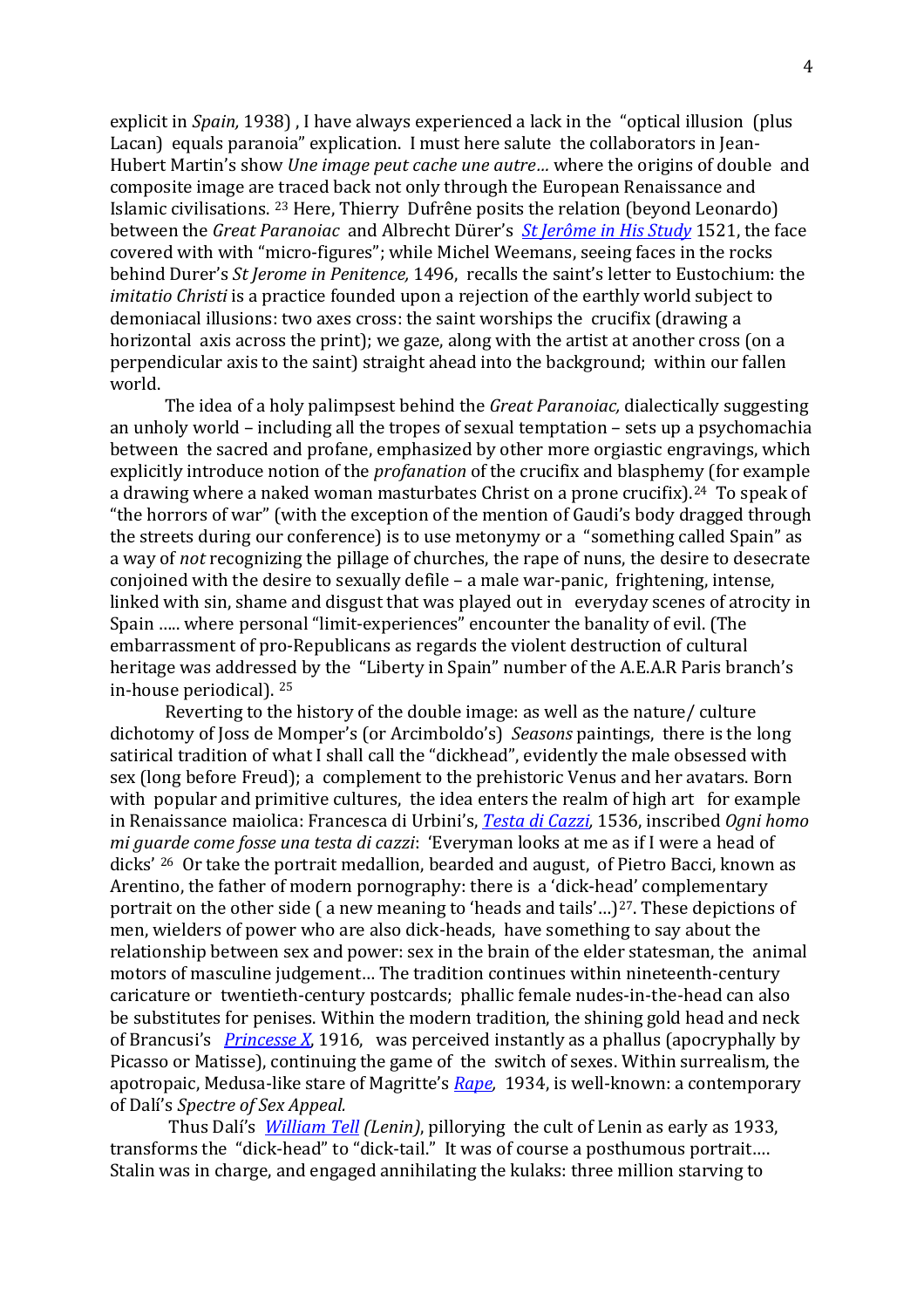death**,** while the public tittered at the Salon des Indépendants (where *William Tell* was shown in 1934).... It is in 1933 after the Reichstag fire, that the first of 40,000 German refugees flooded into Paris and international Comintern operations were set up there. Between the years 1935-1937, Russians in flight from the Soviet regime, Boris Souvarine, Victor Serge, Leon Trotsky with his *Revolution Betrayed* (1936) countered a cult or personality not only of the dead Lenin but of Stalin that not only Dalí – even Breton – could call cretinous. Writers André Gide and subsequently André Malraux would follow suit.[28](#page-9-8)

By the time of Dalí's paintings referring to the Munich crisis and Hitler (1938-9) his was the intelligence to pillory the new "telephone diplomacy": a type of warmongering **e**ven more insidious in terms of the "rationality of decision making" , when Hitler's labour camps and eugenic principles of victim selection were known to the French press as early as 1934… In *[The Engima of Hitler,](http://www.salvador-dali.org/cataleg_raonat/fitxa_obra.php?obra=475&inici=1935&fi=1939)* 1939, the great prick – if I may be so bold – has become a huge telephone, a great blob of transparent sperm at its end, complementing the aggressive pincer fantasies of belligerence. England's transparently limp umbrella hangs in a Spanish desert landscape. Surely Hitler's face as tiny photograph (on a soup plate along with a few boiled beans) epitomises the desolation of the scene of political exchange — via media representation and the rhetoric of warmongers and pacificists. Dalí's *[Eggs on the Plate \(without the Plate\),](http://thedali.org/exhibit/eggs-plate-without-plate/) 1932,* an alternative version, recalls to me the trajectory of the great political survivor and thinker, Zygmunt Bauman's concept of *Liquid Modernity* — a later evolution of his thought from *Modernity and the Holocaust* which plots the horrific inevitability to which Dalí bore witness … *. [29](#page-9-9)* The dish will be served — and the Dalí collections in Saint Petersburg include the telephone, collapsed and smashed onto the plate with three halfeaten sardines ….Bathos, the banal, the everyday: these emphasise the foreboding.

Returning to Dalí's *[Face of War](http://www.salvador-dali.org/cataleg_raonat/fitxa_obra.php?obra=499&inici=1940&fi=1946)*, 1940, with its *mise-en-abyme* of skulls and death in eye sockets and orifices – a place of worms and snakes, of human putrefaction, I would like to compare it Carpaccio's *Dead Christ* , 1520, where a rocky cave with two cavities signifies Adam's skull and eye sockets: where the earth itself — *adâmah* in Hebrew — surrounds the event with the aura of predestination: Christ as the Second Coming.[30](#page-9-10) – In the sacred, pre-'paranoiac' image, the material, spiritual and eternal worlds interpenetrate: human redemption versus sin and death, are at stake. Dalí's skull which generates skulls, generated by a skull in *War* predicts war's infinite regression , its infinite promise of reparations…..no redemption here.

## *\*\*\*\*\*\*\*\*\*\*\*\*\*\*\*\*\*\*\*\*\*\*\*\*\*\*\*\*\**

1940 marks a huge break in Dalí's career and indeed the career of Picasso (to whom I will return). Yet the perennial issue of warmongering, fascism and the Hitler legacy as treated by other artists, help us to reread the perhaps too familiar work of the 1930s – and the question of "Cruel Art".

The Icelandic painter Erró's *Birth of Hitler* was exhibited in 1967 at the Galerie Schwarz in Milan in the greatest ever Cold War exhibition, conceptually-speak[in](#page-9-11)g, and a comprehensive demonstration of European appropriation art *avant la lettre.* <sup>31</sup> Colliding in painted tripartite structures were juxtapositions such as Roy Lichtenstein's *reprise* of Picasso's *Seated Woman* with Mayakovsky's anti-alcohol posters — separated by a caveman hunting a hairy rhinocerous…. The two by three meter canvas *The Birth of Hitler* dominated the rest. Based evidently on photocollage but painted in oils, the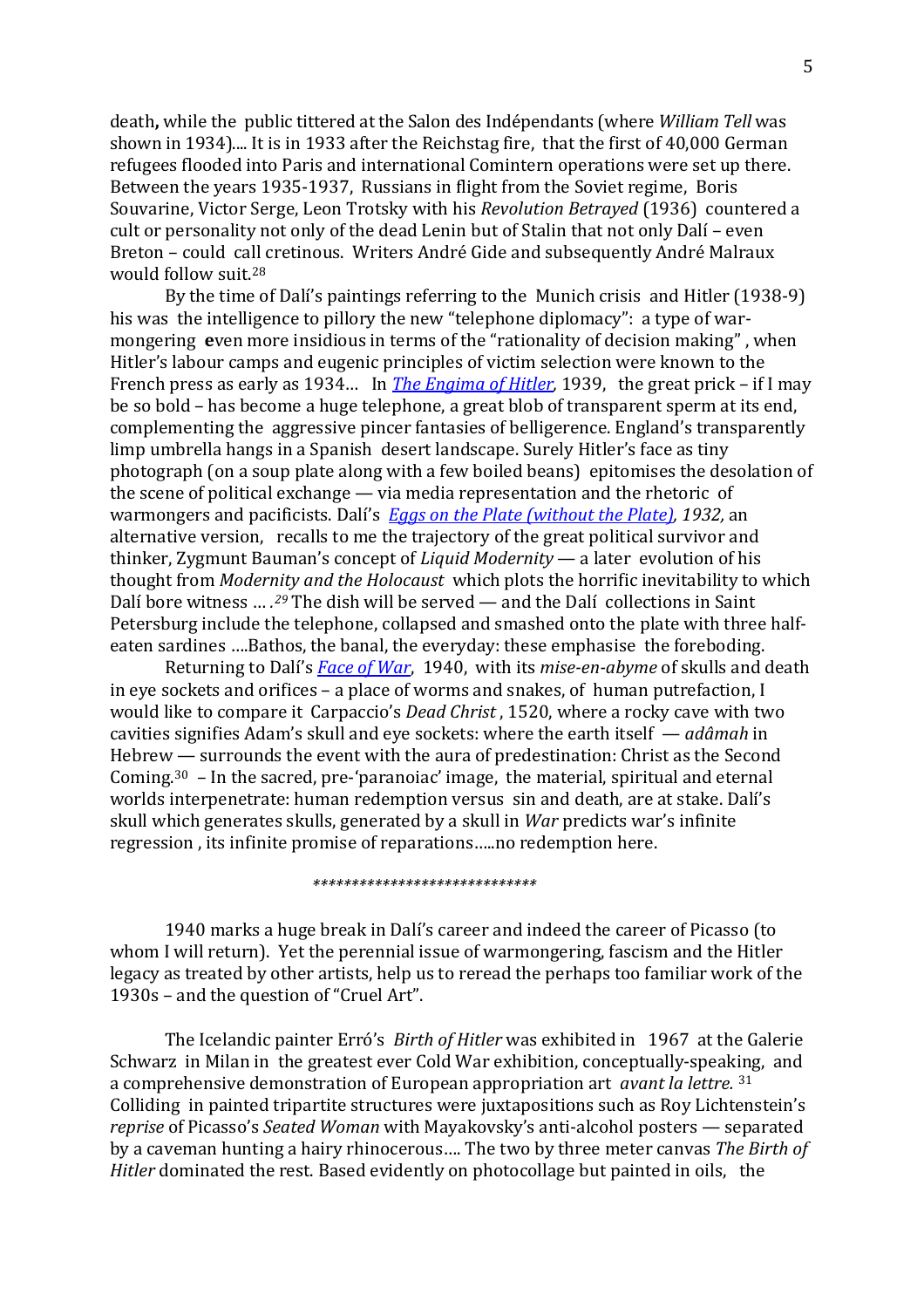critical usage of what Dalí would constantly call 'ugliness' in *The Cuckolds of Modern Art*  (*Les cocus du vieil art moderne*, 1956, Picasso as 'pure bestiality') was evident in the distorted, teeth-baring faces juxtaposed with animal maws.[32](#page-9-12) On the back of the catalogue a handy key to each vignettes was provided, including "The Baby of Goebbels with open syphilis brain", "Bulldog with the blind eye of Hitler 1918", "Hitler with his Nurse" or "Pure race in hand of Bormann," each one a demonstration of his virtuoso painting skills.

The second largest history painting showed *The Victors of Leningrad Supported by Matisse's Colourblind Monsters,* Erró's own storming of Winter Palace*.* Erró's aggressive attacks take on Matisse's entire repertory of portraiture and more, mixed with Godzilla, Frankenstein, Dracula or Dorian Gray, cutting the work horizontally above a painted still from Sergei Eisenstein's recreation of the revolutionary events of 1917 on the steps of the Tsar's palace (the soldiers of 1917 were of course reenacting "themselves" while simultaneously fighting in real battles near Petrograd).

In his afterword to Rancière's *Politics of Aesthetics*, Žižek points to this very scene in a discussion of the dangerous proximities of left versus right-wing **"**mass-ideologicalaesthetic experience":

… not only are such mass performances not inherently fascist, they are not even 'neutral', waiting to be appropriated by Left or Right — it was Nazism that stole them and appropriated them from the workers' movement, their original site of birth. What makes them 'Fascist ' is only their specific articulation…. In other words there is no 'Fascism *avant la lettre'* because it is *the letter itself, the (nomination) which makes out of the bundle of elements Fascism proper.[33](#page-10-0)*

Erró's extensive critique of the Cold War *in toto* is not my point here: he used contemporary kitsch culled from the New York World Fair and his visit to the Moscow May Day celebrations of 1965 as inspiration. His sources are indistinguishable, including space race memorabilia, *except for certain cultural markers* (if we refer back to Zizek). He was also acting as a painter – a painter in oils – while actively engaged in performance pieces against the Vietnam war (where sex and obscenity as parody were part of the denunciation). 1967 also signaled the Six Day War in Israel , which, with action, death, and arguments about *Lebensraum* would directly follow the piercing the analyses of fascism written by Hannah Arendt for a world public , following her day-byday experience of the trial of Hitler's executioner Adolph Eichmann in Jerusalem.

The proximity, deliberate I must surmise, between Erró's distorted faces — his 'Cruel Art' in *The Birth of Hitler* and those in the well-known 1937 *Degenerate Art* exhibition catalogue, makes a point to be considered in the light of two problems discussed by Arendt when analysing Eichmann's precepts, acquiescences, his defense and its consequences: 'the relationship of exception and rule which is of prime importance for recognizing the criminality of an order executed by a subordinate – reversed in the case of Eichmann's actions', and her observation: 'Since the whole of respectable society had in one way or another succumbed to Hitler, the moral maxims which determine social behaviour and the religious commandments which guide conscience had virtually vanished ….'**[34](#page-10-1)**

The fascist phenomenon — and ultimately the 'politics of aesthetics' in relation to the Holocaust — poses the greatest retrospective intellectual challenge of the twentieth century. Initially unnameable (Jean Cassou's 'something called Spain', 1937),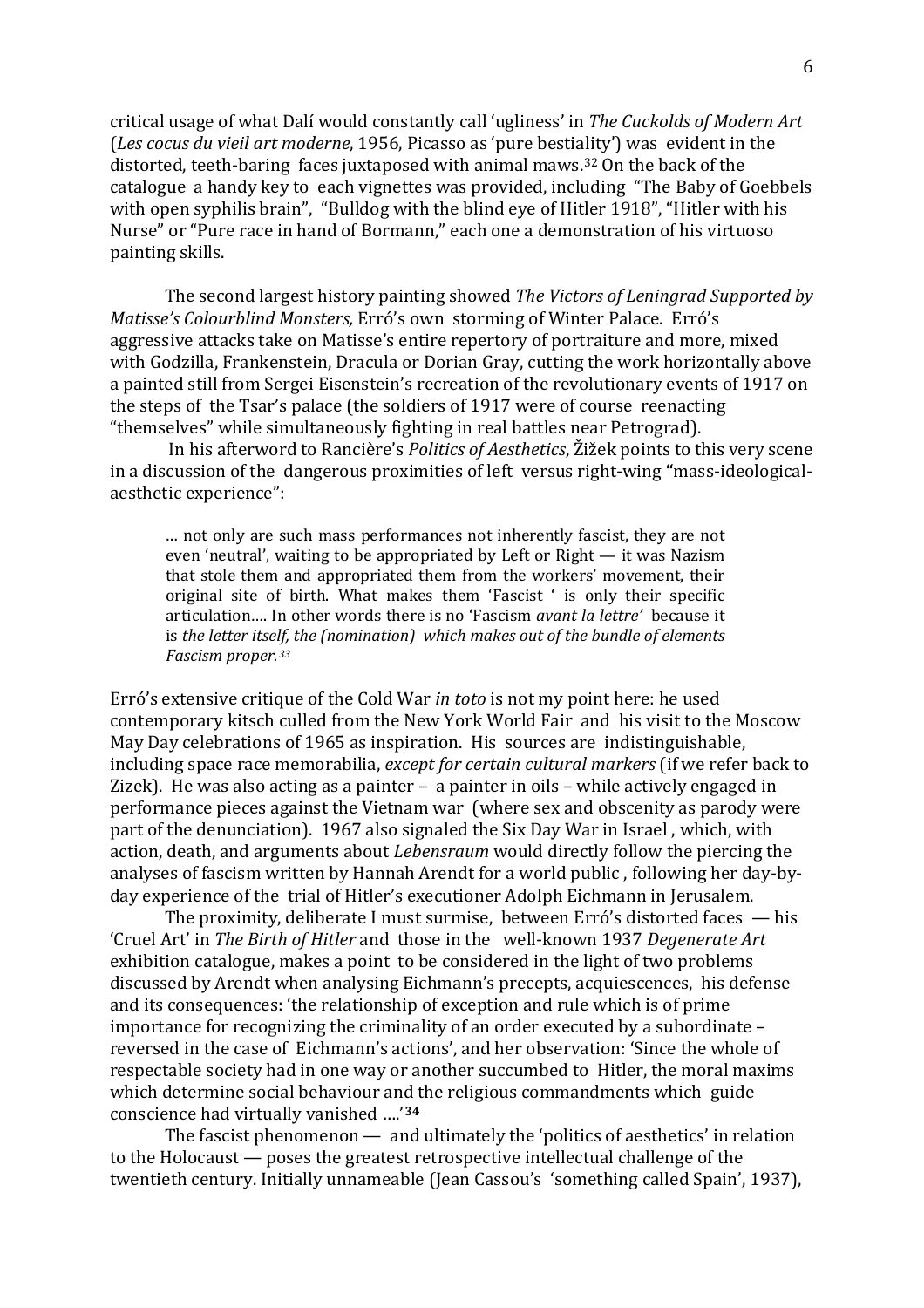it continued into the 1960s, as the 'Cruel Art' of a Picasso, Dalí — or Erro – demonstrate. It continues today. Representation is constantly at stake…

 *\*\*\*\*\*\*\*\*\*\*\*\*\*\*\*\**

As a postscript, I should like to return to Picasso and his *[Dream and Lie](http://www.moma.org/collection/works/129230?locale=en) of Franco,*  juxtaposing it with this *Dream and Lie* : *Carel,* Moiseiwitch's anti-Ronald Reagan cartoon parody 'with acknowledgements to Picasso.' He uses Erro-like distortions of faces writhing within Picasso's structure and grid, while the *Songe et Mensonge* – Dream / Lie political rubric denounces more recent decisions of war and warmongering. **[35](#page-10-2)**

Let us revert to Picasso's work of early1937, finished in June, shown in *Art Cruel* in November for a moment. Details, particularly of Franco as a whiskery dickhead rather 'all dick' — demonstrate this metonym for warmongering, for Picasso's own portrayal of political evil and the animal forces that drive self-created political 'leaders'. Kathleen Brunner's revealing book *Picasso Rewriting Picasso* almost exhaustively examines his memories, thoughts and language. Yet the 'dick-head' trope actually offers us an alternative reading of Picasso's use of syntax — as the representation of a convoluted brain full of images and desires. In particular note the use of genetives here….(using Roland Penrose's translation):

'Fandango of shivering owls souse of swords of evil-omened polyps scouring brush of hairs from priests' tonsures standing naked in the middle of the the frying pan — placed upon the ice-cream cone of codfish in the cabs of hi[s le](#page-10-3)ad ox-heart — his mouth full of the chinchbug jelly of his words  $-$  36

Poor Dalí! The 'Hitlerian' curve in the back of his wet-nurse, painted contemplating the ruins of history from her puddle (*[The Weaning of Furniture-Nutrition](http://thedali.org/exhibit/weaning-furniture-nutrition/)*, 1934, The Dalí Museum, St. Petersburg) was so very mild. Dalí in *Diary of a Genius*, 1964, claimed he repeated constantly at the ti[me](#page-10-4) of his expulsion from the Surrealist group that his 'hitlerian vertige' was apolitical'. <sup>37</sup> Again we might turn to Žižek's 'There is no 'Fascism *avant la lettre'* because it is *the letter itself, the (nomination)* which makes out of the bundle of elements Fascism proper' **…**

After 1945, and in contrast with Picasso's daily practice of Communist engagement (himself incidentally an early visitor to Auschwitz concentration camp in 1948) — Dalí opted for the apotheoses and the nadirs of dandyism, while his paintings broached atomic explosion, sublimation and again the dissolution of 'this' world… The paranoiac landscape of Hitler reappears in his film *Impressions of Higher Mongolia*, *Hommage to Raymond Roussel,* 1974-5: a moment of 'Cruel Art' in film: *Mireu la boca cruel de Hitler* ('Look at Hitler's cruel mouth') is written across a black-and-white 'landscape' before the camera retreats to reveal the face of the leader on a diagonal (another appearance of the banality of Evil in Hannah Arendt's phrase).<sup>[38](#page-10-5)</sup> The context of this film was works such as Luigi Visconti's *The Damned*, 1969; Pier Paulo Pasolini's *Salò, or 120 Days of Sodom,* 1975 (a conflation of fascist Italy with the Marquis de Sade) and German intellect[ual](#page-10-6)s' final self-examination in the midst of Red Brigade terrorism and civilian slaughter. 39

Erró's *Birth of Hitler* never saw him accused of fascism; nor did Susan Sontag face the charge for her 'Fascinating Fascism' in 1975 , a critique of Leni Riefensthal and the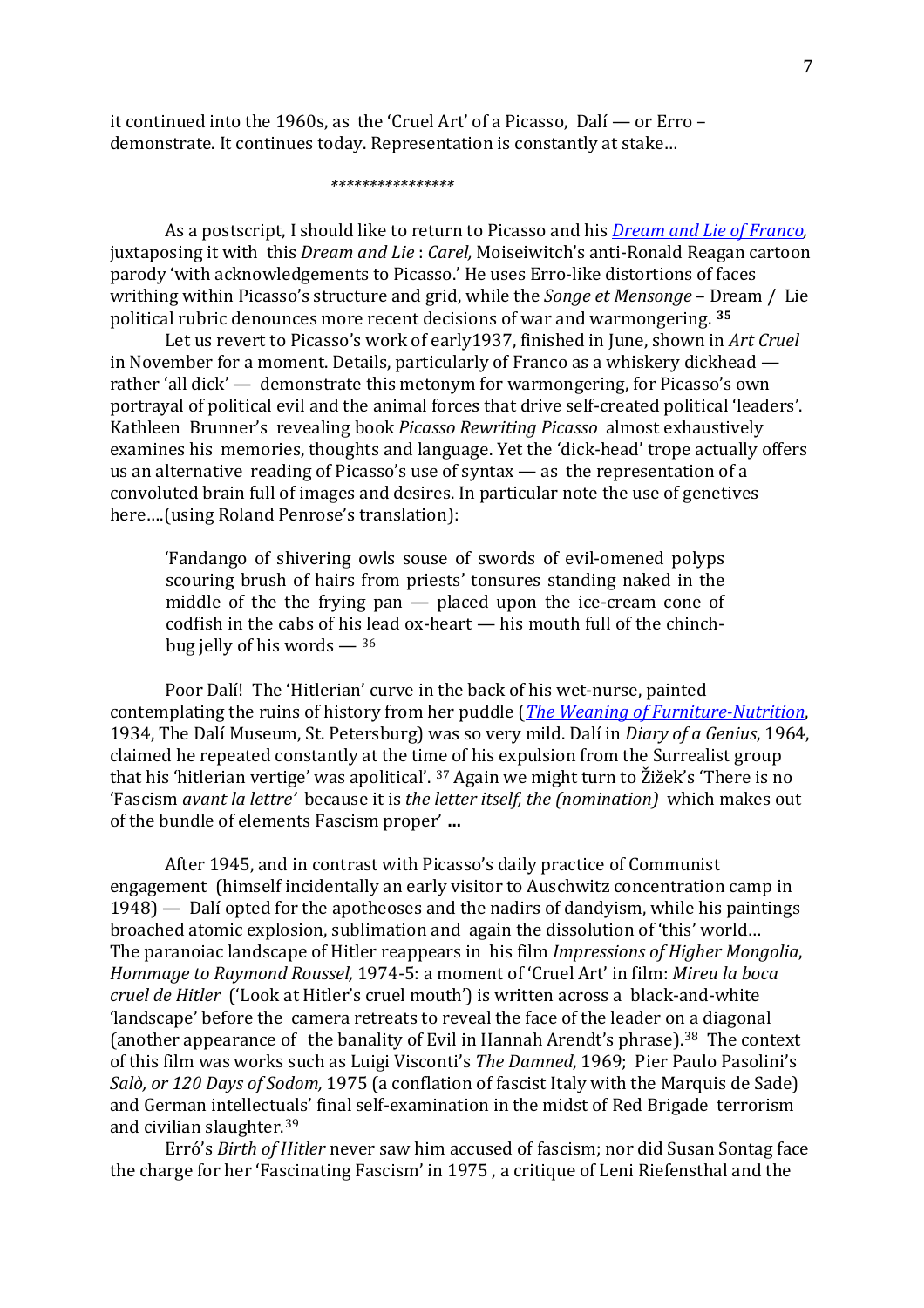fad for Nazi memorabilia. [40](#page-10-7) (Incidentally the *fascinus* was the Roman name for the phallic cult of Greece: the bunch of phalluses of the dick-head linking etymologically with the fascism itself, and the political concept of phallocracy). Dalí's 'Cruel Art' of the 1930s interrogated the dark side of desire and its slippage into the fascination for authority, the cult of personality, the links between self, abjection and the death drive. After *Guernica*, Picasso had to respond to the challenges of his chosen Party as a Cold War icon. Philip Halsman's photographic portrait, *[Picasso-Dalí,](http://www.magnumphotos.com/C.aspx?VP3=SearchResult&ALID=2K7O3R1IYT45)* with which I conclude my talk is horribly disconcerting because — despite the rich *Picasso-Dalí* show — their divergence became total. Picasso was forced to play a 'man of the people'; Dalí the dandy, became the circus-master of death in his well known staging (with Halsman) of a skull composed of naked Hollywood beauties. *[In Voluptate Mors,](http://www.magnumphotos.com/C.aspx?VP3=SearchResult&VBID=2K1HZOLZHCG7RT&SMLS=1&RW=1920&RH=961)* an ironic materialisation of the spectre — is the repetition for another era, another country, of the *Spectre of Sex Appeal —* and the *Visage of War.* 

<span id="page-7-1"></span><sup>2</sup> The generational mix with young Communist politically–engaged artists echoes the Alhambra theatre foyer show in 1936 and the performance of Romain Rolland's '*Le Quatorze Juillet*, with Picasso's stage curtain. See Wilson, *Picasso / Marx and socialist realism in France,* Liverpool, Liverpool University Press, 2013, ch. 2.

<span id="page-7-2"></span><sup>3</sup> The A.E.A.R is documented in my PhD thesis, 'Art and the Politics of the Left in France, 1935-1955, University of London, 1992. Its genesis goes back to the exhibition of Galerie-Billiet Worms documents in the Spanish Civil War section of *Paris-Paris, Créations en France, 1937-1957* , M.N.A.M. Centre Georges Pompidou, 1981, and my collaboration with Pierre Worms, Joseph Billiet's partner. See also Eleanor Rose Watson on the Galerie Billiet, MA, Courtauld Institute of Art, 2015

<span id="page-7-3"></span>4. *[Songe et Mensonge de Franco,](https://www.beaux-arts.ca/fr/voir/collections/artwork.php?mkey=39179)* reproduced in *Cahiers d'Art* no 1-3, 1937, figured in `Art Cruel' as no. 39.

<span id="page-7-4"></span><sup>5</sup> . 'C'était le temps du choix pour moi, la peinture ou l'enrôlement dans les Brigades internationales', in André Fougeron se souvient', *Paris-Paris*, Créations en France, 1937- 1957, 1981, p. 50.

<span id="page-7-5"></span>6. For Goerg's *La mort en Espagne*, see François Moulignat `Art Cruel', *Cahiers du Musée National d'Art Moderne* no 9, 1982, p 57.

<span id="page-7-6"></span>7. `Dans les témoignages de cruauté qu'on a réunis à la Galerie Billiet on distinguera deux façons de s'épouvanter du monde actuel, et comme deux courants: l'un le courant allemand, qui vient de

<span id="page-7-0"></span><sup>&</sup>lt;sup>1</sup> 'L'hitlérisme par contre suppose un réel et vaste mouvement idéologique. L'hitlérisme consitue un phénomène nouveau, subit, imprévu, hyper-original, L'hitlérisme touche à des réelles agitations vitales sous-estimées par le marxisme'. Dalì, 'Vive la Guerre! Le Surréalisme et Hitler', from the manuscript in French, (Figueres Rl 445) partly published in Jean-Hubert Martin et al. *Dalì,* Paris, Éditions du Centre Georges Pompidou, 2012 , p. 329 (my translation). j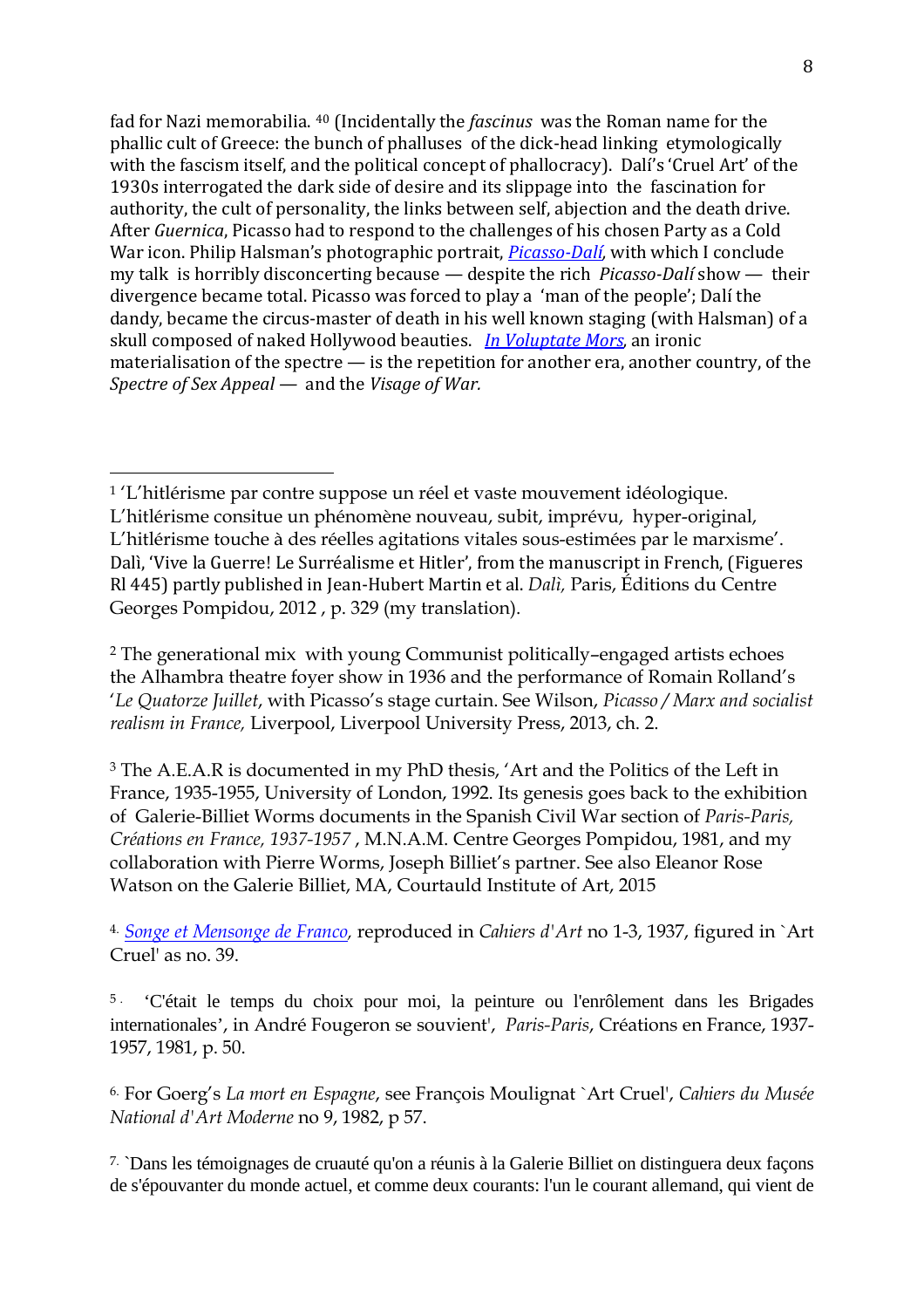j Grosz et de l'expressionnisme et dévoile avec une sorte d'humour hideusement romantique l'aspect monstrueux et automatique des choses et des personnages. Cet humour va au fond du spectacle et en révèle le moteur intime, le secret, le sexe, la fatalité. L'autre style, qui apparaît ici, se forme au point où certaines aspirations cachées sous le nom du surréalisme ou sous d'autres noms, ont rencontré une chose qui s'appelle l'Espagne, et au moment même où ce nom fantômatique devenait la plus criante et la plus sanglante réalité de l'univers et se situait, d'un geste tragique et avec une prodigieuse évidence , à la cime qui sépare la vie de la mort.'See Jean Cassou, preface to `Art Cruel', Galerie Billiet Worms, December 17th, 1937. (Moulignat `Art Cruel',1982 p 59.)

<span id="page-8-0"></span><sup>8</sup> See 'L'affaire Breton/Dalí' archives in Jean-Hubert Martin et al., *Dalí*, Centre Pompidou, 2012 , p. 231.

<span id="page-8-1"></span>9. See *Inquisitions*. *Du surréalisme au Front Populaire*June, 1936, presented by Henri Béhar, Editions du Centre National de Recherche Scientifique, Paris, 1990..

<span id="page-8-2"></span>10. *[L'Enigme de Guillaume Tell](https://www.salvador-dali.org/cataleg_raonat/fitxa_imprimir.php?obra=133&lang=fr)* , an immensely large, academic Salon painting is in the Moderna Museet, Stockholm.

<span id="page-8-3"></span>11. See *Georges Bataille et André Breton, 'Contre-Attaque' Union de lutte des intellectuels révolutionnaires,* preface by Michel Surya, Paris, Ypsilon, 2013.

<span id="page-8-4"></span><sup>12</sup> Masson showed *Pas assez de terre, La nouvelle hostie, Amateurs de cadavres*, *Jamais rassasiés*, from a series including *Tuez les Pauvres!* and *Un curé satisfait*

<span id="page-8-5"></span>13. Masson showed *Pas assez de terre, La nouvelle hostie, Amateurs de cadavres*, *Jamais rassasiés*, from a series including *Tuez les Pauvres!* and *Un curé satisfait*. See Georges Besson in *Commune*, no 41, January, 1937 p. 621.

<span id="page-8-6"></span><sup>14</sup> See Georges Bataille: `La Structure psychologique du fascisme', *La Critique Sociale,*10, 1933 (English translation 1979, online).

<span id="page-8-7"></span>15. See Bataille ed., *Acéphale* No 1-5, 1936-39, Paris, facsimile , Editions Jean-Michel Place, 1995.

<span id="page-8-8"></span>16. Erwin Blumenfeld's *Minotaure à la tête de veau* or *Le Dictateur* exists in at least three versions.

<span id="page-8-9"></span><sup>17</sup> Jacques Rancière, *The Politics of Aesthetics. The Distribution of the Sensible,* London, Bloomsbury, 2004, p. 63.

<span id="page-8-10"></span><sup>18</sup> François Moulignat, *Les artistes en France face à la crise et la montée du fascisme*, *1936 1939*, Université de Paris-Sorbonne 1, 1977, crucial for *Paris-Paris,* 1981, chapters 2 and 3 of my docotoral thesis (1992) and acknowledged in *Picasso-Marx,* 2013.

<span id="page-8-11"></span><sup>19</sup> 43 'L'avenir ne peut s'anticiper que dans la forme du danger absolu. Il est ce qui rompt absolument avec la normalité constituée et ne peut donc s'annoncer, se *présenter,* que sous l'espèce de la monstruosité'. Jacques Derrida, *De la Grammatologie* (Paris: Minuit, 1967), p.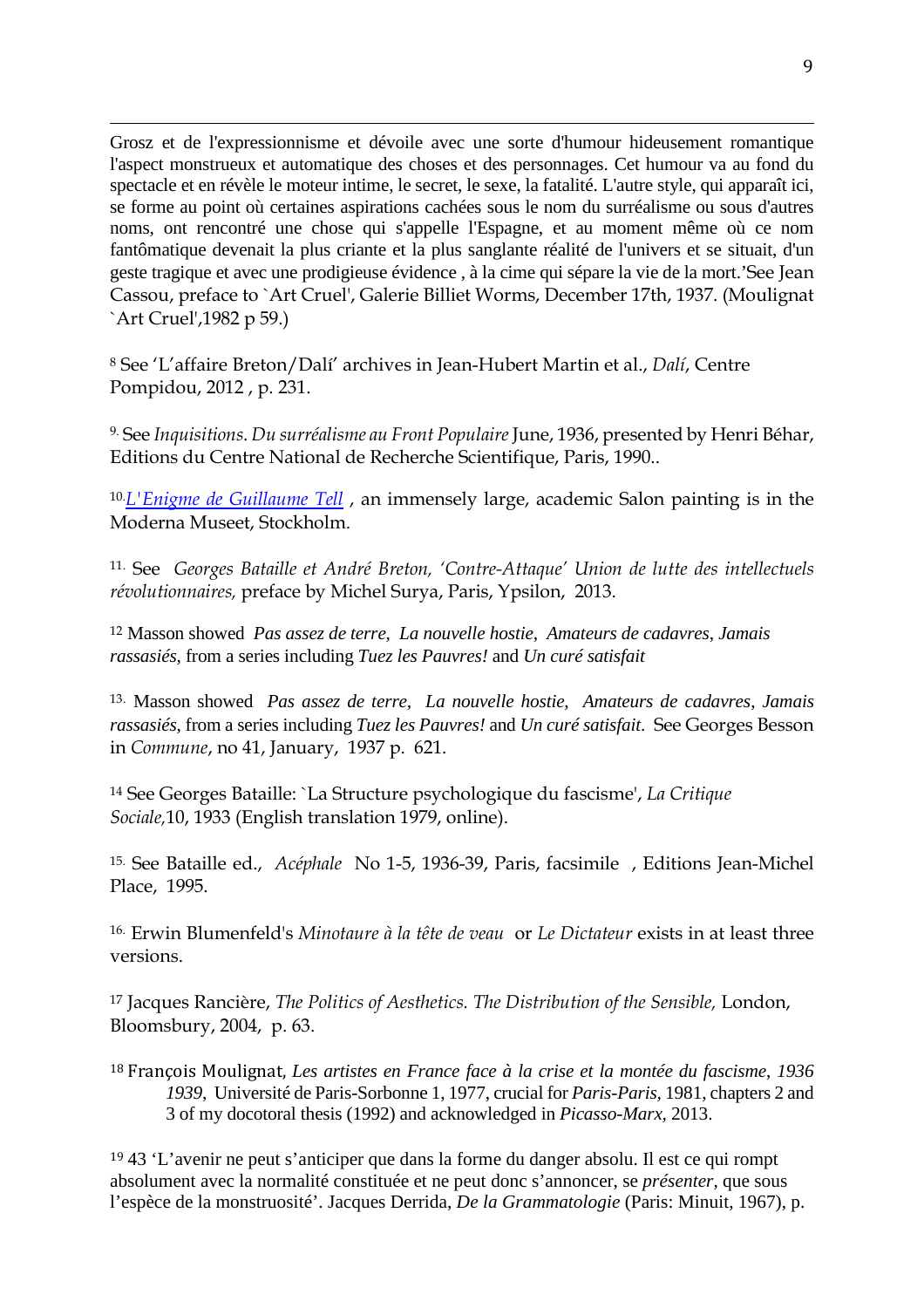j 14, (English: author's translation).

<span id="page-9-0"></span>20. `Ainsi `L'Art Cruel', c'est aussi l'exposition d'être cruel. Chaque oeuvre qu'elle présente est aussi une mise en scène fantasmatique de la relation oppresseur/opprimé vécue comme une relation de plaisir' , Moulignat, ibid., 1989, p. 57.

<span id="page-9-1"></span><sup>21</sup> See Dawn Ades ed., *Dalí's Optical Illusions,* Wadworth Atheneum / New Haven and London, Yale University Press, 2000 ; Robin Adèle Greeley, "Dalí's fascism, Lacan's paranoia", *Art History,* 24, 4, 2001, pp. 465-492 ; « Dalí, fascism and the ruin of surrealism », *Surrealism and the Spanish Civil War*, New Haven and London, Yale University Press, 2006 , pp. 51-89; William Jeffett, Introduction à la méthode paranoiac-critique' *Dal*í*,* Centre Pompidou, 2012, pp. 116-7, etc.

<span id="page-9-2"></span><sup>22</sup> See Josse de Momper (1564-1635) *The Four Seasons,* (undated) in Jean-Hubert Martin et al. *Une image peut cacher une autre*. *Arcimboldo, Dalí, Raetz,* Paris, Grand Palais, Réunion des Musées Nationaux, 2009, pp. 158-9.

<span id="page-9-3"></span><sup>23</sup> See Michael Barry's contributions on the passage from Iranian to Indian composite monsters, ibid., p. 94-111.

<span id="page-9-4"></span><sup>24</sup> I showed *Erotic drawing,* , pen and pencil on paper, Sotheby's *Impressionist and modern works on paper,* London 20 June, 2006, lot 200., dated 1931 by Sotheby's, this anticipates the later atrocities I mention.

<span id="page-9-5"></span><sup>25</sup> See the *Journal des Peintres et Sculpteurs de la Maison de la Culture*, no 5, 'La Liberté de l'Esprit en régime fasciste, 5 May, 1938.

<span id="page-9-6"></span><sup>26</sup> Francesco Urbini, *Testa di Cazzi,* maiolica, from Casteldurante) Ashmolean Museum, Oxford, 1536 (see [http://wtfarthistory.com/post/22715373938/testa-di](http://wtfarthistory.com/post/22715373938/testa-di-cazzi-aka-dick-head)[cazzi-aka-dick-head\)](http://wtfarthistory.com/post/22715373938/testa-di-cazzi-aka-dick-head)

<span id="page-9-7"></span><sup>27</sup> Only the 'tails' side of this anonymous medal is illustrated in *Une image peut cacher une autre,* 2009, p. 274.

<span id="page-9-8"></span><sup>28</sup> See my extensive discussion in *Picasso/Marx*, 2013 chapter 3.

<span id="page-9-9"></span><sup>29</sup> See Zygmunt Bauman, *Modernity and the Holocaust*, Ithaca, Cornell Universtiy Press, 1989 ; and *Liquid Modernity,* Cambridge, Polity Press, 200.

<span id="page-9-10"></span><sup>30</sup> Jeannette Zwingenberger on Carpaccio's *Dead Christ*, 1520, in *Une image peut en cacher une autre,* 2009, p. 70.

<span id="page-9-12"></span><span id="page-9-11"></span><sup>31</sup> Ferró (Erró), *Forty-Seven Years*, Milan, Gallery Arturo Schwarz, artist's interview with by Jean-Jaques Lebel, trilingual (unpaginated).